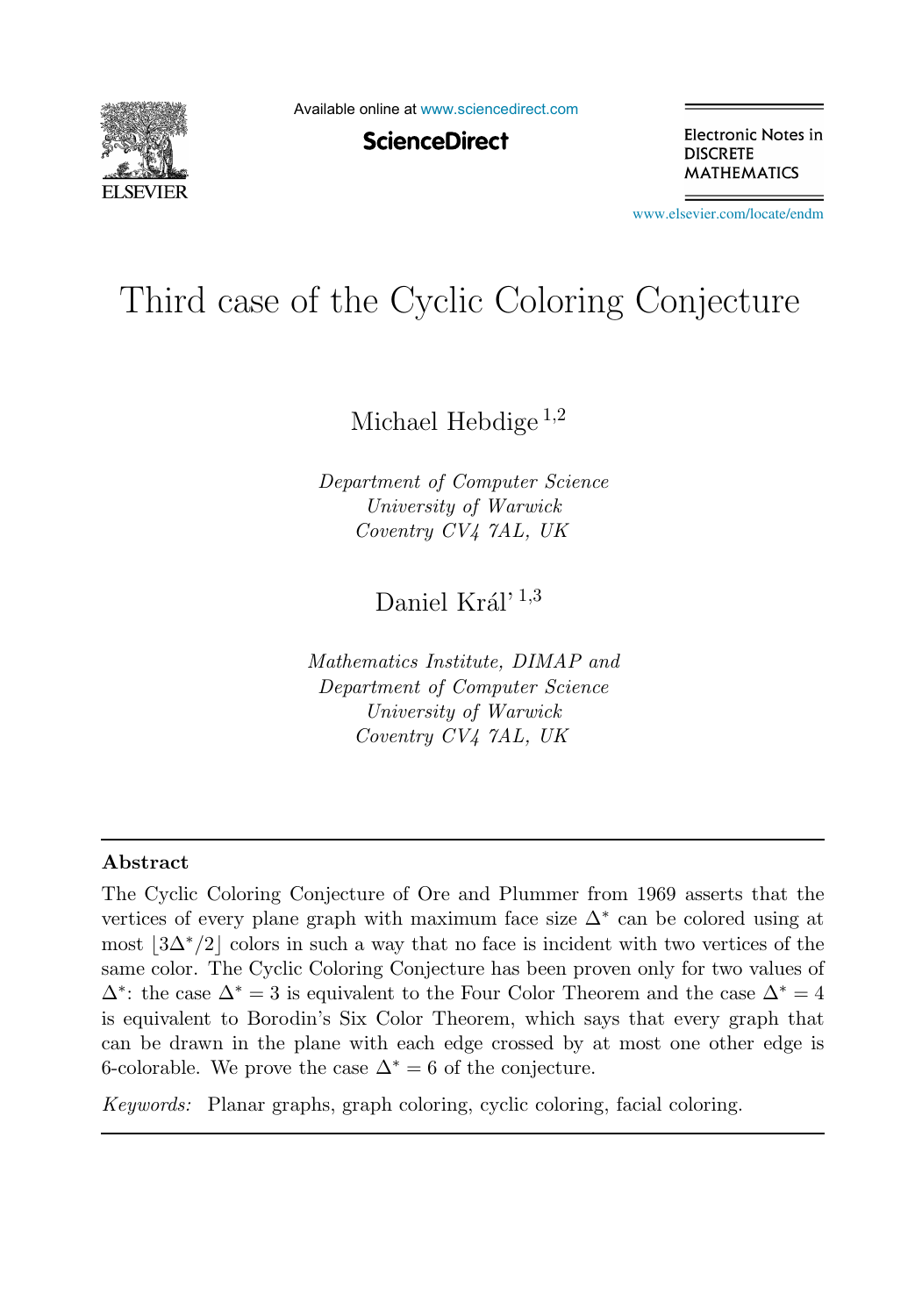<span id="page-1-0"></span>

| Value of $\Delta^*$ | 3              | G |      |        |           |    |    |
|---------------------|----------------|---|------|--------|-----------|----|----|
| Upper bound         | $\overline{4}$ |   | 9    |        | 13        | 15 |    |
| Source              | [2,3]          |   | here |        | <b>19</b> |    |    |
| Conjecture          |                |   |      | $10\,$ | 19        | 13 | ТÐ |

Table 1

The known upper bounds for the Cyclic Coloring Conjecture.

#### 1 Introduction

The Cyclic Coloring Conjecture of Ore and Plummer from 1969 [\[16\]](#page-4-7) as a well-known graph coloring problem. It asserts that every plane graph with maximum face  $\Delta^*$  has a cyclic coloring with at most  $|3\Delta^*/2|$  colors, i.e. its vertices can be colored with at most  $|3\Delta^*/2|$  colors in such a way that no two vertices on the same face get the same color. The case  $\Delta^* = 3$  is equivalent to the Four Color Theorem. The only other known case is  $\Delta^* = 4$ , which is known as Borodin's Six Color Theorem [\[4](#page-4-0)[,6\]](#page-4-1). This case of the conjecture is equivalent to the following statement: every graph embedded in the plane in such a way that each edge is crossed by at most one other edge is 6-colorable.

There has been a substantial amount of work on the conjecture; upper bounds for particular values of  $\Delta^*$  are summarized in Table [1.](#page-1-0) The work on general bounds [\[5](#page-4-5)[,16,](#page-4-7)[8\]](#page-4-2) culminated with currently the best known general bound  $\lceil 5\Delta^*/3 \rceil$  due to Sanders and Zhao [\[18\]](#page-4-6). Amini, Esperet and van den Heuvel [\[1\]](#page-3-2), proved that the conjecture holds asymptotically: for every  $\varepsilon > 0$ , there exists  $\Delta_0$  such that every plane graph with maximum face size  $\Delta^*$  >  $\Delta_0$ has a cyclic coloring with at most  $\left(\frac{3}{2} + \varepsilon\right) \Delta^*$  colors.

There has been no new exact results on the conjecture for more than 30 years. We resolve another case of the conjecture, proving the following.

**Theorem 1.1** Every plane graph with maximum face size at most six has a cyclic coloring using at most nine colors.

The proof is based on a discharging argument with 103 discharging rules and 193 reducible configurations. Despite the high complexity of the argument,

<sup>1</sup> This work has received funding from the European Research Council under the European Union's Seventh Framework Programme (FP7/2007-2013)/ERC grant agreement no. 259385. A full version is available as arXiv:1501.06624.<br><sup>2</sup> Email: m.hebdige@warwick.ac.uk

<sup>3</sup> Email: d.kral@warwick.ac.uk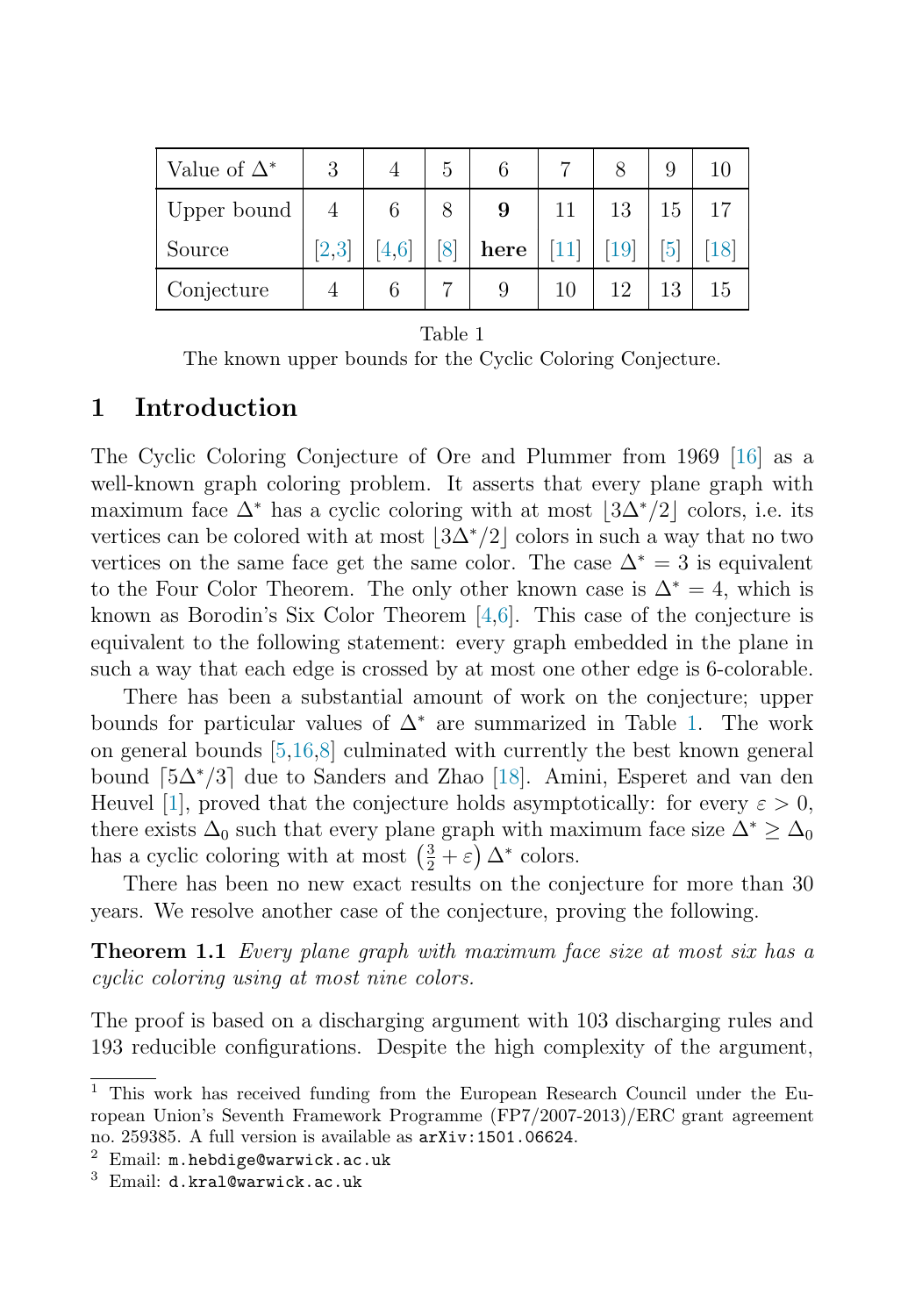none of the proofs except for the proof of Lemma [4.3](#page-3-3) are computer assisted.

We like to mention two related conjectures and refer to a survey [\[7\]](#page-4-8) for more results. The conjecture of Plummer and Toft [\[17\]](#page-4-9), studied e.g. in [\[9](#page-4-10)[,12](#page-4-11)[,13\]](#page-4-12), asserts that every 3-connected plane graph with maximum face size  $\Delta^*$  has a cyclic coloring using at most  $\Delta^* + 2$  colors. The Facial Coloring Conjecture from [\[14\]](#page-4-13), studied e.g. in [\[10,](#page-4-14)[11,](#page-4-3)[15\]](#page-4-15), asserts that every plane graph has an  $\ell$ facial coloring with at most  $3\ell+1$  colors, i.e. a coloring where vertices joined by a facial walk of length at most  $\ell$  receive different colors. If true for a particular value of  $\ell$ , then the Cyclic Coloring Conjecture holds for  $\Delta^* = 2\ell + 1$ .

#### 2 Overview of the proof

We use the notation standard in the area of planar graph coloring. All graphs considered are plane graphs that can have parallel edges but not loops. A vertex of degree k is referred to as a k-vertex and a k-face is a face incident with k vertices. We use  $a \leq k$ -vertex,  $a \geq k$ -vertex,  $a \leq k$ -face and  $a \geq k$ -face in the obvious meanings. Two vertices are facially adjacent if they are incident with the same face and the *facial degree* of a vertex is the number of vertices facially adjacent to it. In a 2-connected plane graph, each face is bounded by a cycle and its proper connected subgraphs are referred to as facial walks.

We consider a *minimal counterexample* where the minimality is measured as the sum of the numbers of vertices and edges. A minimal counterexample must be 2-connected, have no parallel edges and have minimum facial degree at least 9. In addition, every cycle of length at most 6 must bound a face.

The existence of a minimal counterexample is excluded using the discharging method. We assign each k-vertex and each k-face k−4 units of charge. The total amount of the initial charges is −8. We then apply a set of discharging rules: some of the vertices and faces send charge to incident elements preserving the total sum of the charges. We show that a minimal counterexample cannot contain any of the specific 193 configurations, referred to as reducible configurations, and we argue that the final amount of charge of all elements is non-negative, which excludes the existence of a minimal counterexample.

#### 3 Reducible configurations

The reducibility of most of the configurations is established as follows. We consider a minimal counterexample  $G$  containing the configuration, possibly add some edges and then contract one or more connected subgraphs to obtain a graph  $G'$  with maximum face size at most six. By the minimality of  $G$ , there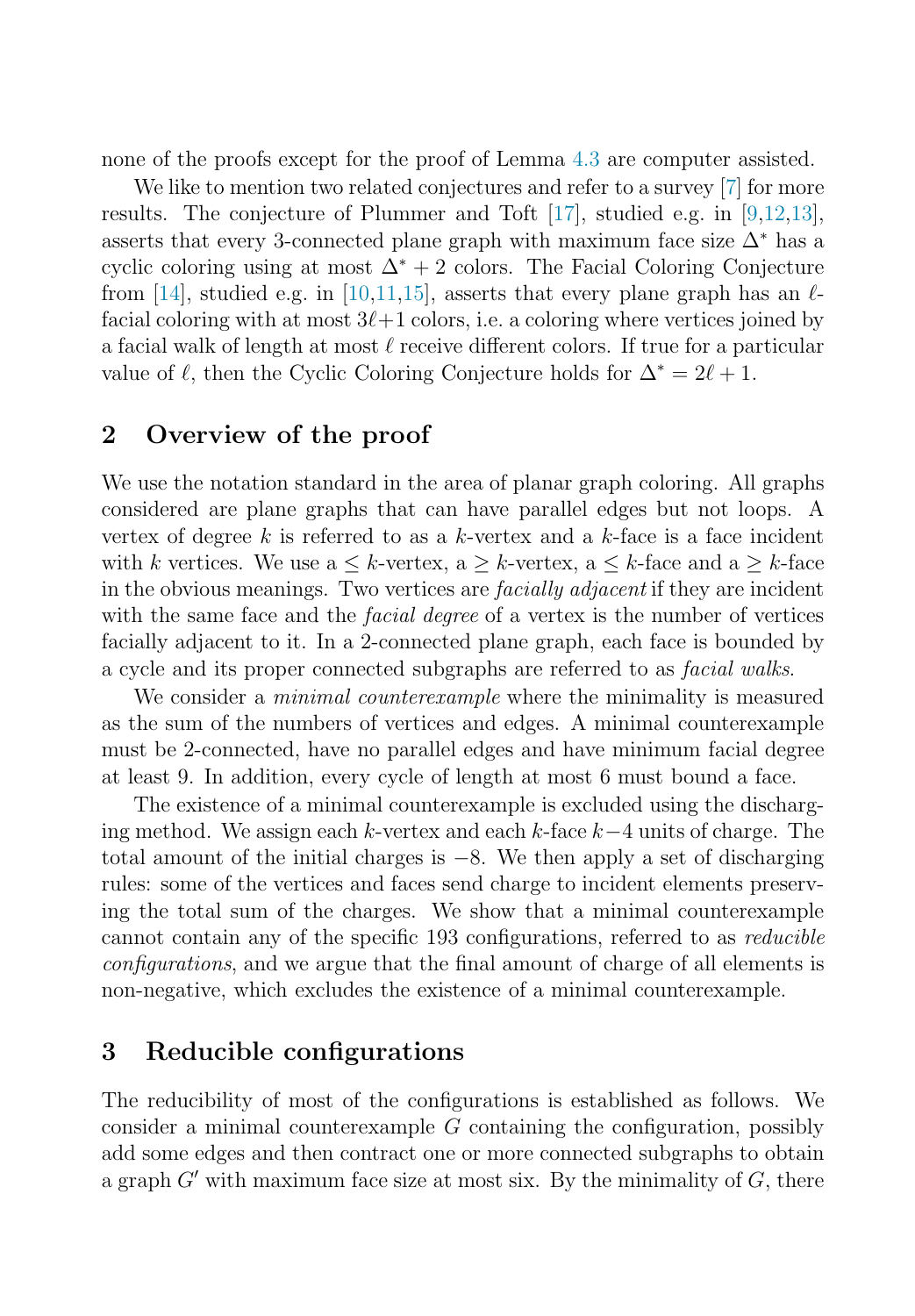exists a cyclic coloring of G′ using at most nine colors. Most of the vertices of G keep the colors assigned, and the non-colored vertices are colored in a specific order. This order is chosen that each vertex is facially adjacent to vertices with at most eight different colors when it gets to be colored.

Our proof uses 186 reducible configurations with their reducibility established in the way that we have just described. There are seven additional configurations: four of them are reduced using list coloring techniques, two by a more involved variant of the argument given in the previous paragraph, and the reducibility of a 3-face incident with three 3-vertices by an ad hoc argument. This part of the proof is not computer assisted at all.

#### 4 Analysis of final amount of charge

<span id="page-3-5"></span><span id="page-3-4"></span>Even though our proof involves 103 discharging rules, the proofs of Lemmas [4.1](#page-3-4) and [4.2](#page-3-5) are not computer assisted. The analysis of the final amount of charge of  $\geq$  5-faces turned out to be too complex and was done with the assistance of a computer (a program is available as an ancillary file on arXiv).

<span id="page-3-3"></span>Lemma 4.1 The final amount of charge of every vertex of a minimal counterexample is non-negative.

Lemma 4.2 Every 3-face of a minimal counterexample receives at least one unit of charge.

Lemma 4.3 The difference between the amount of charge sent out and received by d-face,  $d \in \{5,6\}$ , of a minimal counterexample is at most  $d-4$ .

#### Acknowledgement

<span id="page-3-2"></span>We like to thank Jakub Sliačan for discussions on our computer assisted proofs.

### <span id="page-3-0"></span>References

- <span id="page-3-1"></span>[1] Amini, O., L. Esperet, and J. van den Heuvel, *A unified approach to distancetwo colouring of planar graphs*, Combinatorica 33 (2013), 253–296.
- [2] Appel, K., and W. Haken, *Every planar map is four colorable. I. Discharging*, Illinois J. Math. 21 (1977), 429–490.
- [3] Appel, K., W. Haken, and J. Koch, *Every planar map is four colorable. II. Reducibility*, Illinois J. Math. 21 (1977), 491–567.